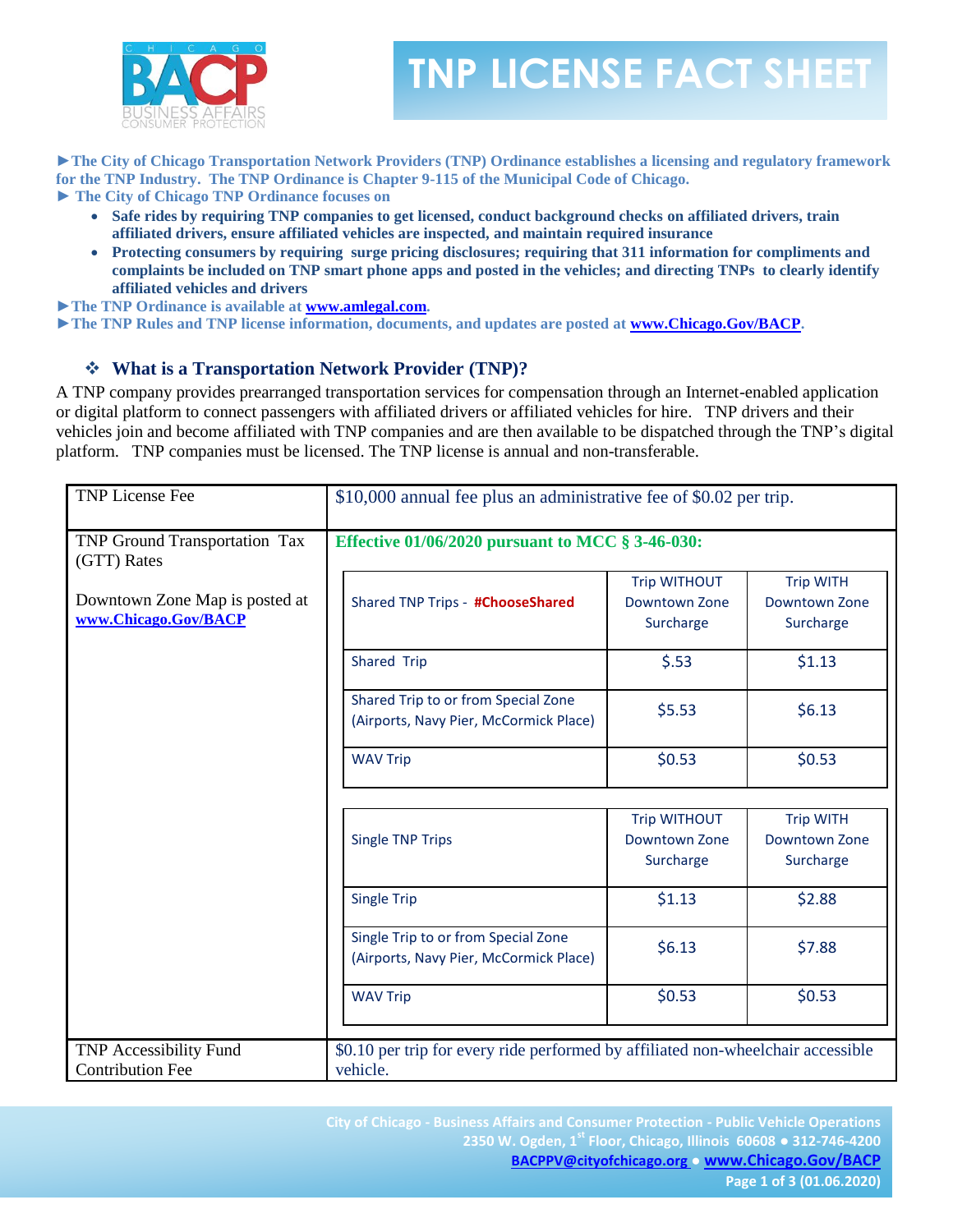

# **TNP LICENSE FACT SHEET**

| <b>TNP Accessible Requirements</b>                | The TNP digital platform connecting drivers and passengers must be accessible<br>to customers who are blind, visually impaired, deaf and hard of hearing; plus,<br>the TNP must implement plans to enhance service to customers with disabilities. |
|---------------------------------------------------|----------------------------------------------------------------------------------------------------------------------------------------------------------------------------------------------------------------------------------------------------|
| <b>TNP Affiliated Drivers</b>                     | TNP drivers must secure and display TNP Chauffeur Licenses.                                                                                                                                                                                        |
| <b>TNP Driver Training</b>                        | TNP Company trains affiliated drivers by means of City of Chicago approved<br>training process, including Vision Zero based minimum training components.                                                                                           |
| <b>TNP Driver Background Check</b>                | TNP Company has an affirmative duty to ensure affiliated TNP drivers meet<br>and maintain minimum City of Chicago qualifications. TNP driver background<br>check must comply with MCC § 9-104-010.                                                 |
| <b>TNP Driver and Vehicle Operating</b><br>Limits | TNP Company must have process in place to ensure affiliated drivers and<br>vehicles do not drive and operate more than 12 hours in a 24-hour period.                                                                                               |
| <b>TNP Vehicle Inspections</b>                    | TNP Company ensures affiliated vehicles are inspected annually and meet City<br>of Chicago requirements. Wheelchair accessible TNP vehicle must be inspected<br>at the BACP public passenger vehicle inspection facility.                          |

### **What are TNP Drivers (TNP Chauffeurs) and TNP Vehicles?**

A TNP Driver is a person affiliated with a TNP company who transports passengers for compensation using the TNP Company's digital platform. A TNP Vehicle is the vehicle used by the TNP affiliated driver to provide transportation to a passenger using the TNP Company's digital platform. TNP Drivers must possess a City of Chicago TNP Chauffeur License in order to provide TNP services as a driver on a TNP platform.

### **What are the TNP's operating requirements and restrictions?**

- $\checkmark$  TNP Drivers must secure a TNP Chauffeur License through his or her affiliated TNP Company.
	- Only a licensed TNP Company may apply for and secure TNP Chauffeur Licenses for affiliated drivers through the City of Chicago online TNP Chauffeur Licensing portal at **[www.Chicago.Gov/BACP.](http://www.chicago.gov/BACP)**
	- A TNP affiliated driver must contact his or her affiliated TNP company to obtain a TNP Chauffeur License.
- $\checkmark$  TNP Chauffeur must be a minimum of 21 years old.
- $\checkmark$  TNP Chauffeur must have a valid permanent driver's license issued by a state, district or territory of the United States and a TNP-issued photo identification card in his or her possession.
- $\checkmark$  TNP Chauffeurs must carry proof of insurance coverage in his or her possession.
- $\checkmark$  TNP Chauffeurs may only secure passengers through the TNP digital platform and may not solicit passengers.
- $\checkmark$  TNP Chauffeurs may not accept passengers by street hail or in taxicab stands.
- $\checkmark$  TNP Chauffeurs may not accept cash payment for TNP fares. Payment for TNP fare must be accepted and processed through the TNP platform.
- $\checkmark$  TNP Chauffeurs must display in or on the TNP vehicle (1) distinctive TNP Company signage or trade dress, (2) required City of Chicago issued registration emblem with TNP chauffeur license and (3) if applicable, distinctive signage to pick up at the airports, McCormick Place and Navy Pier. TNP vehicles may not resemble taxicabs.
- $\checkmark$  TNP Chauffeurs are subject to an annual City of Chicago outstanding debt assessment.
- $\checkmark$  TNP Vehicles must meet state vehicle registration requirements.